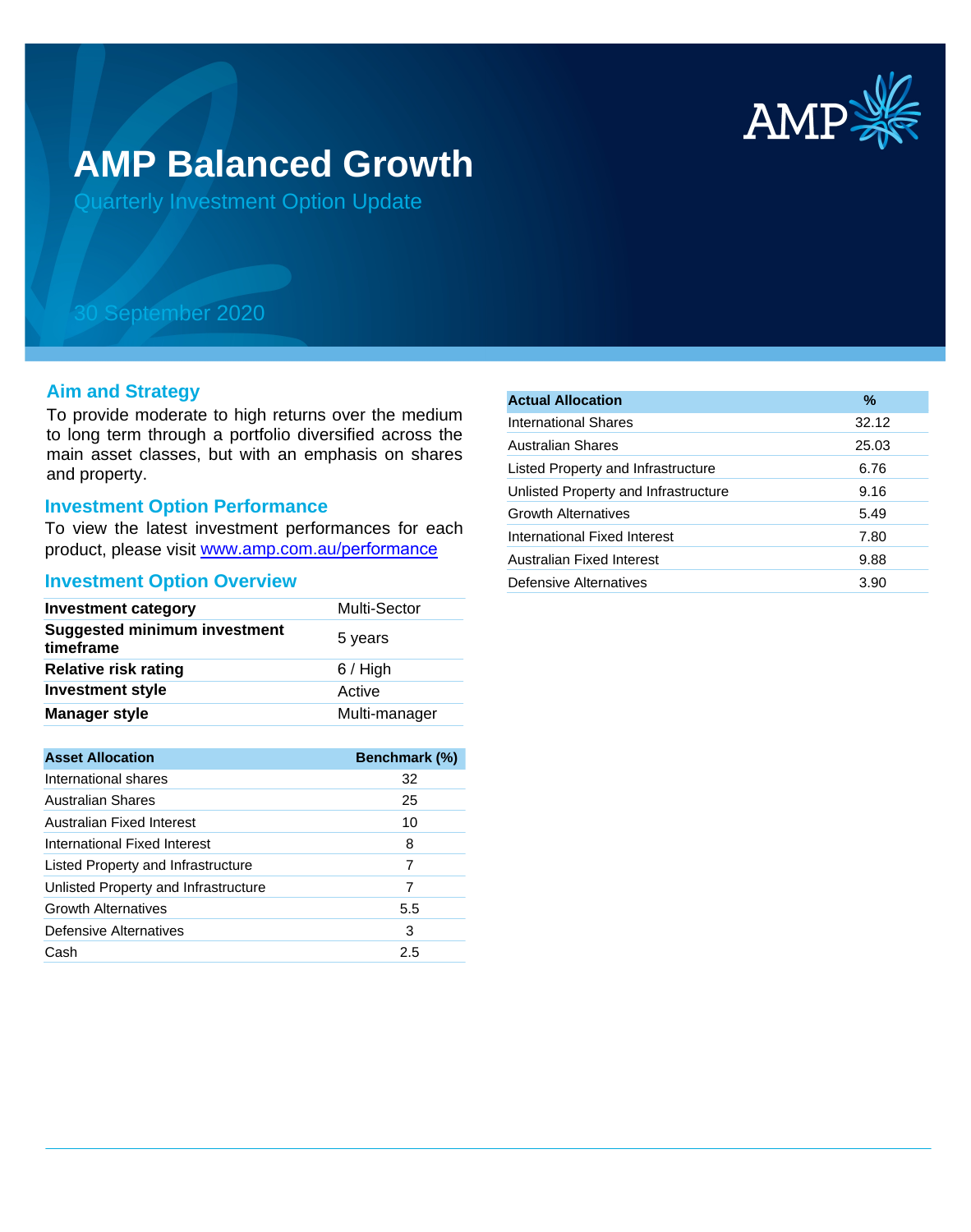### **Fund Performance**

The option delivered a positive return over the September quarter, building on the strong gains of the June quarter. Growth assets again proved to be the key drivers of overall return, as global markets enjoyed a relatively encouraging period. Outperformance against the benchmark (before fees) over the quarter was primarily achieved by taking advantage of the strong performance of global markets with a slight overweight. The option has maintained its strong relative performance, remaining ahead of median across most key timeframes.

While many economies entered a recession, July and August saw share markets rally. Buoyed by strong growth in the US technology sector and sustained monetary and fiscal policy stimulus, domestic and international shares positions generated strong returns. However, by September markets began to diverge as fears of a 'second wave' of COVID-19 and renewed lockdowns dampened investor sentiment. Overall, the S&P/ASX 200 index ended the quarter down -0.4% while the MSCI World ex Australia index closed up 6.9% (in local currency terms). Within the option however, strong stock selection in both Australian and developed international shares boosted returns, leading to outperformance against indexes. Furthermore, allocations to emerging markets also added to relative returns, largely driven by significant gains in Asian market exposures.

In fixed income markets, government bonds were largely flat as rates were range bound, while credit markets rallied consistent with the 'risk-on' tone of the quarter. The option benefited from an overweight to credit that improved performance as domestic and international fixed income markets rallied. Alternatives and unlisted assets were broadly flat as the impact of COVID-19 continued to depress valuations.

Looking ahead, the final quarter of the year is poised to be eventful for markets. We expect continued volatility with several major events on the horizon, including: (i) the US election; (ii) uncertainty surrounding further monetary and fiscal stimulus; and (iii) [hopefully positive] news on a vaccine and/or improved therapeutics for COVID-19. We remain acutely aware that valuations are being tested throughout North America in several sectors (such as information technology and communications) and may revert should sentiment wane, which would add further volatility towards calendar year end. As such, we remain confident that an active approach, with a focus on diversification across asset classes to assist in risk mitigation, is advantageous going into this period. Consequently, we continue to target a broadly neutral allocation, including exposures to unlisted and alternative strategies, which act as important diversifiers to our listed securities.

#### **Market Review**

Global equities rose during most of the quarter as the balance of data and economic expectations was initially viewed positively and on hopes that a COVID-19 vaccine might be available in a compressed timeframe. However, by quarter end, global equity markets suffered a pullback, led by the technology sector which later broadened to other sectors. Energy was also impacted as the oil price pulled back. For COVID-19, conditions and outlook remained uncertain. The global death count from the pandemic has now exceeded the one million mark.

Escalating tensions between the US and China have also elevated uncertainty. The US has rejected China's territorial claims to the South China Sea and has ended Hong Kong's special trade status with the US, requesting support in its stance from its allies. The US administration has also moved to put restrictions on some Chinese companies operating in the US, including TikTok and WeChat, although the US courts have moderated some of these decisions.

In the US, there is likely to be further downward pressure on the US dollar as quantitative easing measures continue to ramp up. An ongoing US dollar retracement would be consistent with improving global growth relative to that in the US and the US Federal Reserve's aggressive quantitative easing programme, which is significantly increasing the supply of US dollars.